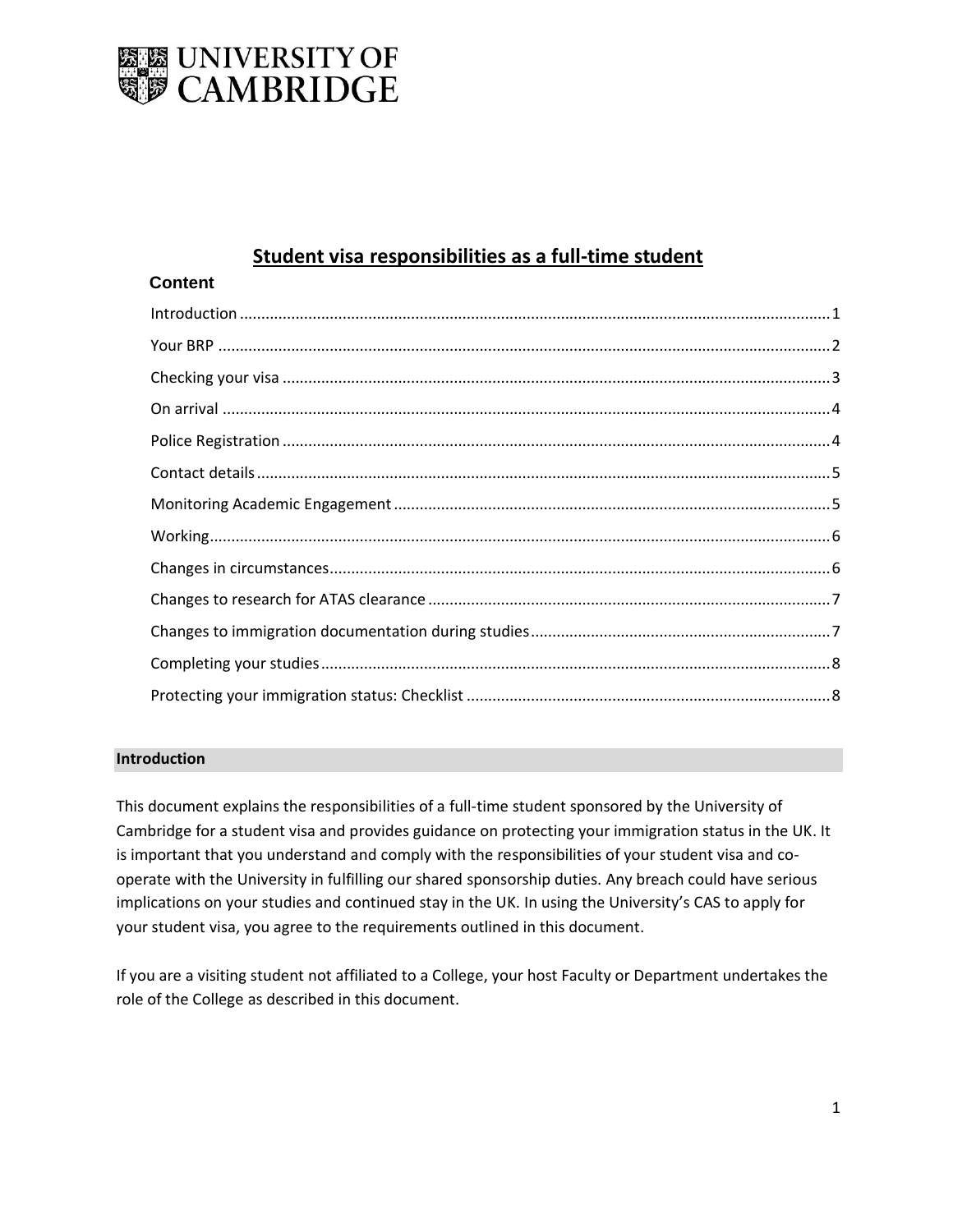Please note that the immigration rules and guidance are liable to change. The most up to date version of this guide is available online at [www.internationalstudents.cam.ac.uk/student-visa-responsibilities.](http://www.internationalstudents.cam.ac.uk/student-visa-responsibilities) This version was updated in February 2022.

These responsibilities apply to students who hold a Tier 4 visa, applied for prior to 5 October 2020, or a Student visa issued after this date. The responsibilities attached to these visas are the same and therefore references to 'student visa' in this document cover both.

### **International Student Office**

The International Student Office provides a visa advice service to applicants and students and has a responsibility for ensuring institutional student immigration compliance. They can advise on queries relating to the conditions of a student visa and should be contacted for information on how a change in your circumstances may have implications for your immigration status in the UK. Email [international.students@admin.cam.ac.uk.](mailto:international.students@admin.cam.ac.uk)

#### <span id="page-1-0"></span>**Your BRP**

The Biometric Residence Permit (BRP) is the documentary evidence of your immigration permission in the UK. It is a credit-card sized document and contains your personal and biometric information. It is very important you keep it secure. You must take it with you if you travel overseas as you will require it to re-enter the UK and may need it for flights within the UK. Note that there is no requirement to carry ID in the UK, so it is advisable not to carry your passport/BRP inside the UK other than where necessary for formal identification purposes. EEA and Swiss nationals, and certain nationalities when eligible to apply for a student visa inside the UK, are not issued with a BRP as outlined in the relevant section below.

### **Collecting your BRP if you apply for your visa outside the UK**

When you receive a successful decision on your visa application, you will be issued a time-limited entry vignette in your passport. You must ensure that you enter the UK within the validity of the vignette. You cannot enter on your student visa before the 'valid from' date on your entry vignette. In addition, you cannot enter the UK earlier as a standard visitor (tourist) and then 'switch' inside the UK to your student immigration permission even if the entry vignette is in your passport. If you enter the UK as a visitor, you will need to leave the Common Travel Area (UK and Ireland) and re-enter to activate your immigration permission as a student. If the vignette expires before you are able to travel, contact the International Student Office for further guidance.

You will need to collect your BRP after arriving in the UK. The collection point will either be the University, if you have used the relevant code in your application, or the Post Office. This will be confirmed in the decision letter you receive after your visa application has been processed. Further information on collecting your BRP is available at [www.internationalstudents.cam.ac.uk/collecting-your](http://www.internationalstudents.cam.ac.uk/collecting-your-visa-brp)[visa-brp.](http://www.internationalstudents.cam.ac.uk/collecting-your-visa-brp)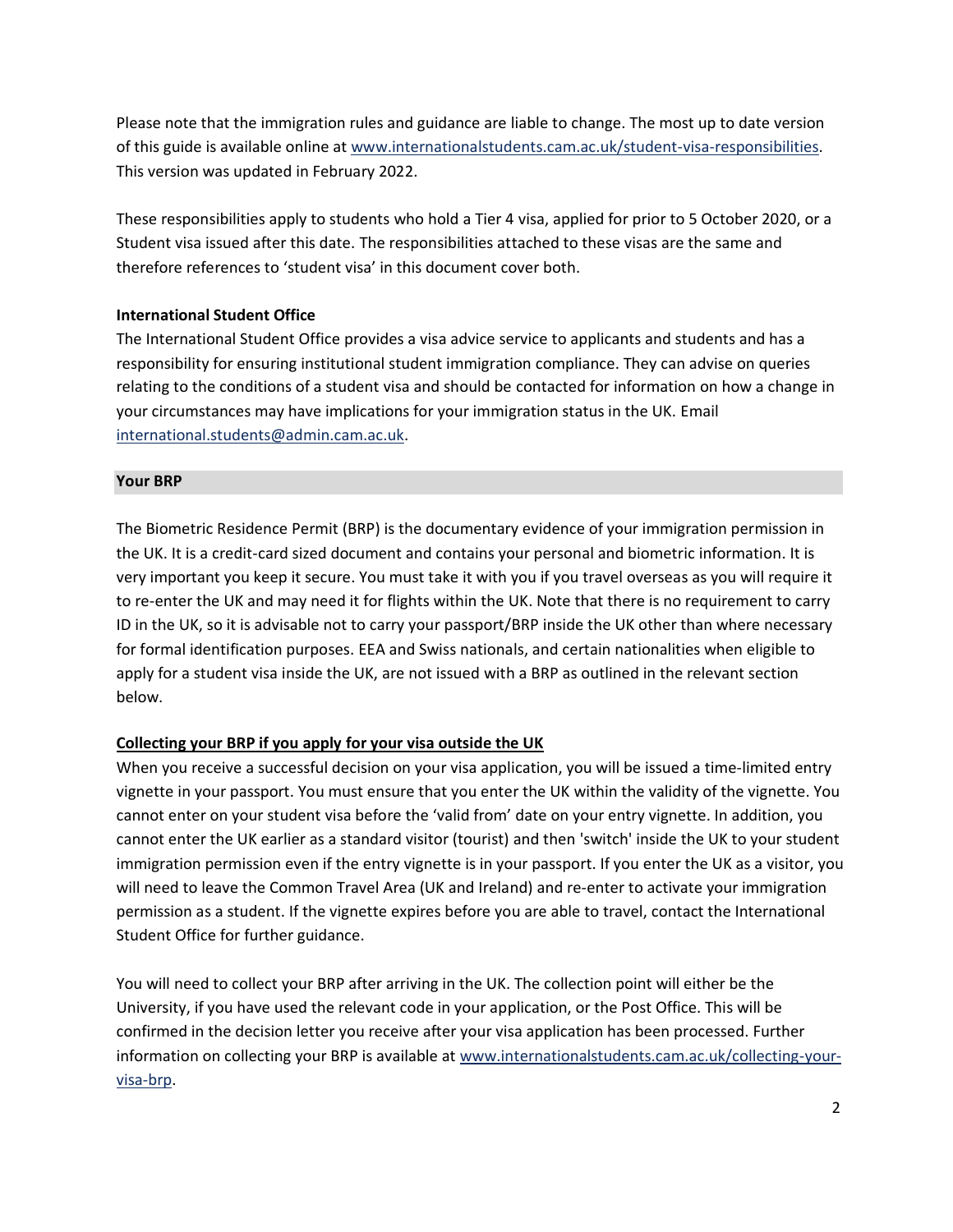## **Receiving your BRP if you apply for your visa inside the UK**

If you apply for further permission to stay in the UK and use the phone app to verify your identity as part of the process, you will be issued a digital status which can be verified online. When asked to provide evidence of your status, for example by your College, you can obtain a 'share code' at [www.gov.uk/view-prove-immigration-status](http://www.gov.uk/view-prove-immigration-status) and provide this to enable verification. In addition, students of [certain nationalities](https://www.gov.uk/guidance/immigration-rules/immigration-rules-appendix-visitor-visa-national-list) will also be issued a Biometric Residence Permit (BRP). This will be sent to the address you use in the application form. You should check your eligibility to apply in the UK before doing so.

## **EEA and Swiss nationals**

If you apply for your student immigration permission as an EEA or Swiss national and use the phone app to verify your identity as part of the process, you will not be issued a BRP. You will be granted a digital status which can be verified online. You will be able to enter the UK with your passport having been granted your student immigration permission. When asked to provide evidence of your status, for example by your College, you can obtain a 'share code' at [www.gov.uk/view-prove-immigration-status](http://www.gov.uk/view-prove-immigration-status) and provide this to enable verification.

### <span id="page-2-0"></span>**Checking your visa**

It is a Home Office requirement to have any errors on your visa corrected.

The duration of immigration permission granted depends on the course. You should check your CAS course end date and ensure you have been granted the correct length of leave:

- the length of the course plus four months for undergraduate and PhD courses;
- the length of the course plus two months for Masters courses of 12 months or less;
- the length of the course plus four months for Masters courses lasting 12 months or more;
- the length of the course plus two months for other courses lasting less than 12 months, e.g. exchange students.

Your BRP should contain the following information:

- *Type of Permit:* T4 GENERAL STUDENT or STUDENT
- WORK 20HRS MAX IN TERM-TIME
- 4NUV7KB58 *(University of Cambridge sponsor licence number)*

If this information is missing or there are any other errors on your BRP with your name, personal details or the length of permission granted, please contact the International Student Office who will be able to advise you on getting it corrected.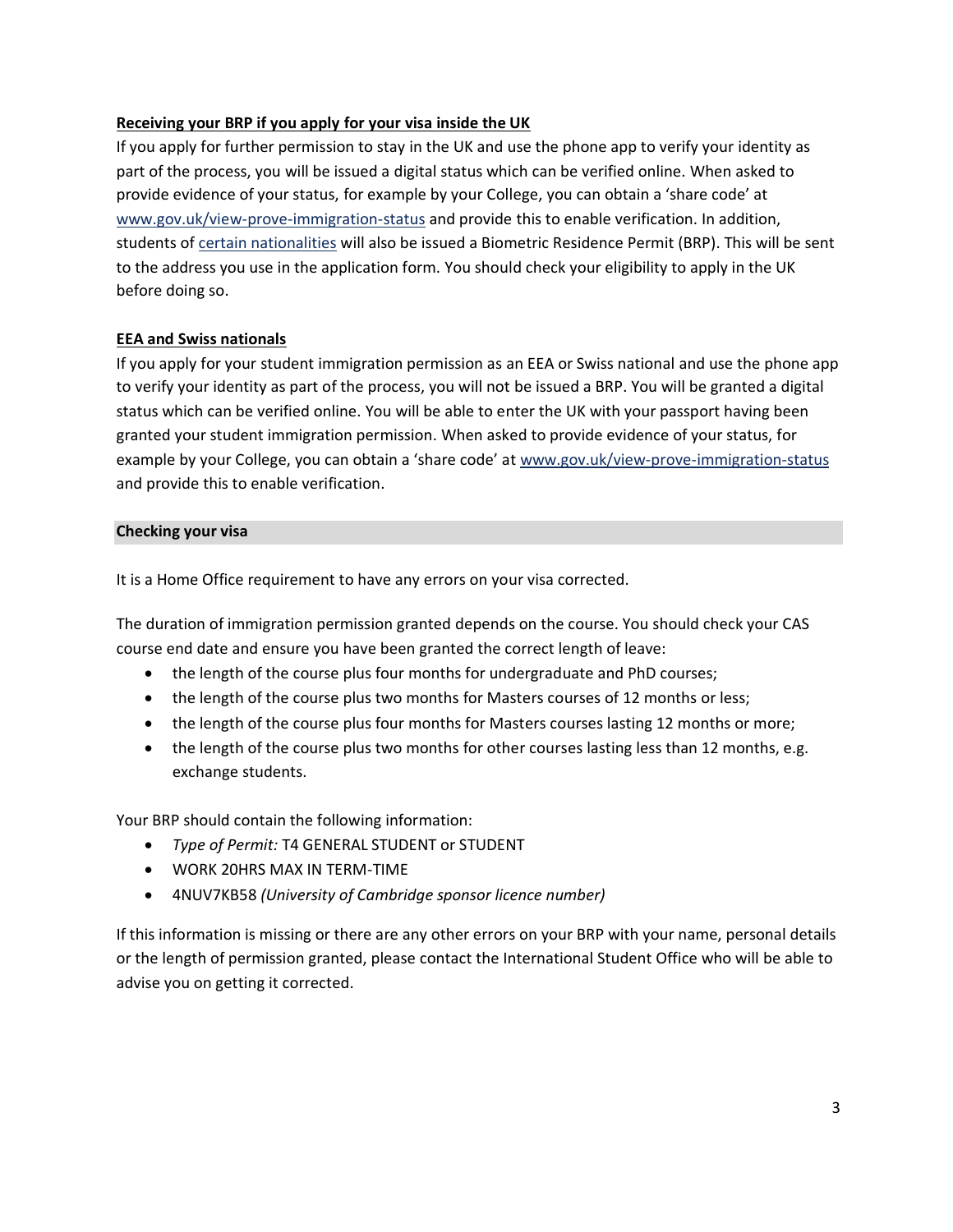#### <span id="page-3-0"></span>**On arrival**

#### **If you applied for your student visa from outside the UK**

You will need to provide evidence of your immigration status to your College after you arrive in the UK and before you start your studies. You will also need to provide evidence of when you entered the UK, which for many will be the entry stamp marked on the entry vignette in your passport by immigration control. Evidence of your flight (e.g. flight ticket) will be required in the absence of this stamp. Instructions will be sent to you by your College prior to you starting your studies.

#### **If you applied for your student visa in the UK**

If you currently hold a student visa for a different institution, you cannot use that visa to study at Cambridge. A student visa allows you to study a course with a particular sponsor only. If you wish to make your new student visa application for Cambridge inside the UK, you can only start your course after you have presented either a new BRP showing the University of Cambridge sponsor licence number or having provided evidence of submitting an in-time application for a new student visa for Cambridge.

You can start your studies at your own risk based on evidence of having applied for a new student visa but you will need to keep your College up to date with the progress of your visa application and take your new BRP for copying when received. If your visa application is unsuccessful, you must notify the International Student Office immediately.

If you have completed one course at the University of Cambridge and are continuing to a further degree here, in line with Home Office policy you must apply for a new student visa within six weeks after the new official course start date or before your current permission expires, whichever is earlier. You must provide evidence to your College which confirms you have submitted your new visa application.

#### <span id="page-3-1"></span>**Police Registration**

Nationals from the following countries are required to register with the police after arrival in the UK: Afghanistan, Algeria, Argentina, Armenia, Azerbaijan, Bahrain, Belarus, Bolivia, Brazil, China, Colombia, Cuba, Egypt, Georgia, Hong Kong, Iran, Iraq, Israel, Jordan, Kazakhstan, Kuwait, Kyrgyzstan, Lebanon, Libya, Moldova, Morocco, North Korea, Oman, Palestine, Peru, Qatar, Russia, Saudi Arabia, Sudan, Syria, Tajikistan, Tunisia, Turkey, Turkmenistan, United Arab Emirates, Ukraine, Uzbekistan, Yemen, Stateless or travelling on a non-national document (i.e. Travel Document).

When you register with the police, you will be issued with a police registration certificate. It is important you keep this document in a safe place. You do not need to carry it around with you in Cambridge.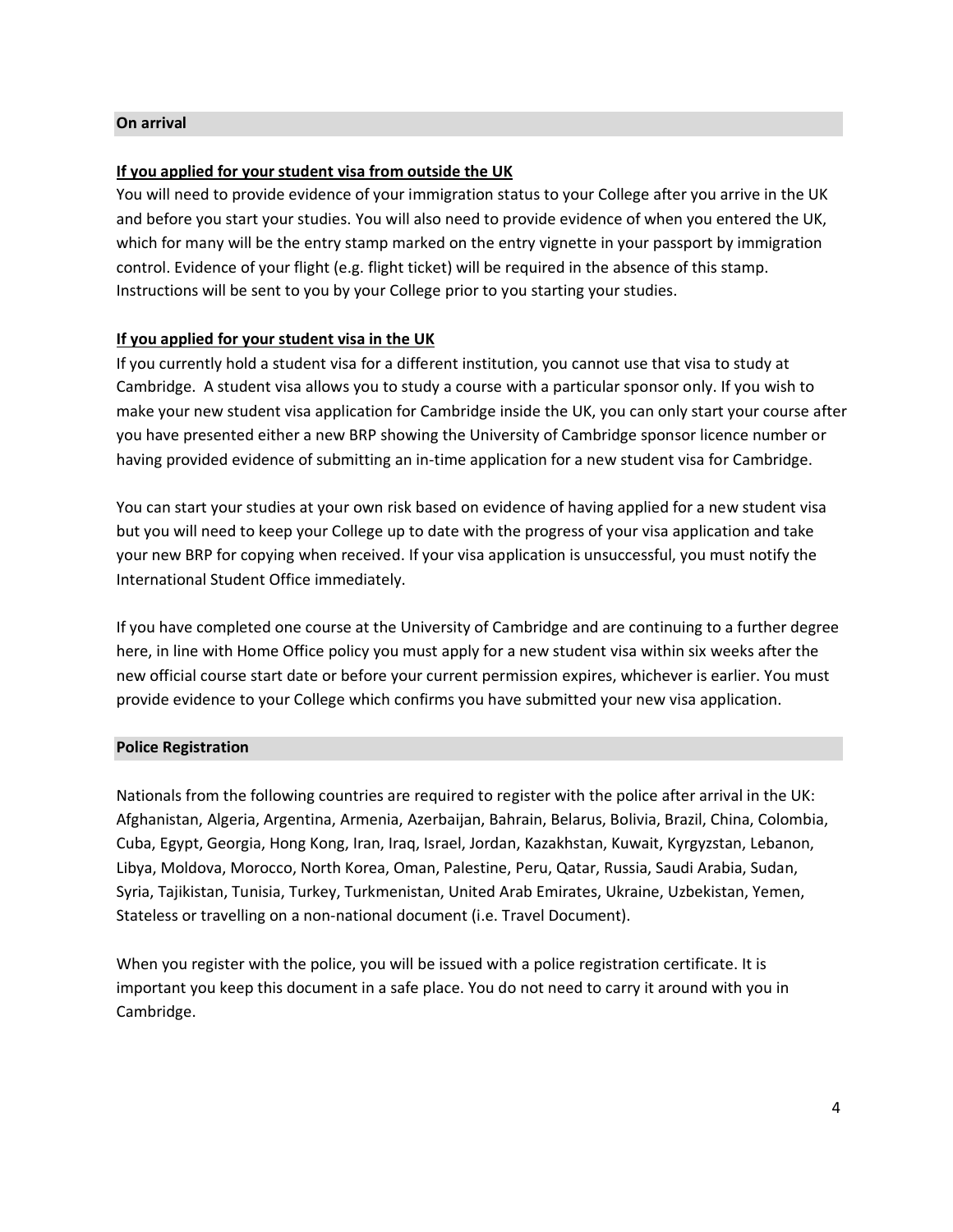### **New to the UK**

You will need to book an appointment with the Parkside Police Station in Cambridge after you arrive in the UK. For information on how to book an appointment, check [www.internationalstudents.cam.ac.uk/student-visa-responsibilities/police-registration.](http://www.internationalstudents.cam.ac.uk/student-visa-responsibilities/police-registration)

To register you will need your passport, Biometric Residence Permit (or where this is not yet available, the decision letter notifying you of your successful visa application) and two passport size photographs. There is a charge of £34 which must be paid in cash. You will also need to complete the Registration [Form](http://www.internationalstudents.cam.ac.uk/files/police_registration_form.pdf) which you should try and complete before registering on the day.

## **Previously studied in the UK**

If you have previously studied in the UK but have changed address and/or obtained a new BRP, you will need to attend Parkside Police Station in Cambridge during office hours to update your details. You will need to take your passport, Certificate of Registration and BRP. You do not need an appointment.

## **Reporting changes of circumstances to the police**

You must also ensure that you update the police within seven days if you: change address during your studies; obtain a new BRP; renew your passport; get married; or if any of the other details on your Police Registration Certificate change.

### <span id="page-4-0"></span>**Contact details**

You are required to keep your UK contact details up-to-date on your student record throughout your studies. This includes both your residential address and telephone number. You can update your details via CamSIS self-service or by informing your College of any changes.

### <span id="page-4-1"></span>**Monitoring Academic Engagement**

The University is a residential institution and all full-time students are required to be in residence in Cambridge unless they are an undergraduate student on a year abroad as part of their course or a postgraduate student who has approved [Leave to Work Away](https://www.cambridgestudents.cam.ac.uk/your-course/postgraduate-study/your-student-status/work-away) for activity such as fieldwork. Similarly, a student visa is granted for the purpose of study at a specific institution in the UK and requires you to be engaging with your studies in person in Cambridge.

The University is required by the Home Office to keep a record of your continued engagement with studies as part of its visa sponsorship duties. This is to ensure that, in accordance with student visa policy, you are actively and consistently following your course of study. Mechanisms that monitor the academic engagement of all students are used as a record of engagement for visa purposes:

• For undergraduate students this will be the supervision system in your College.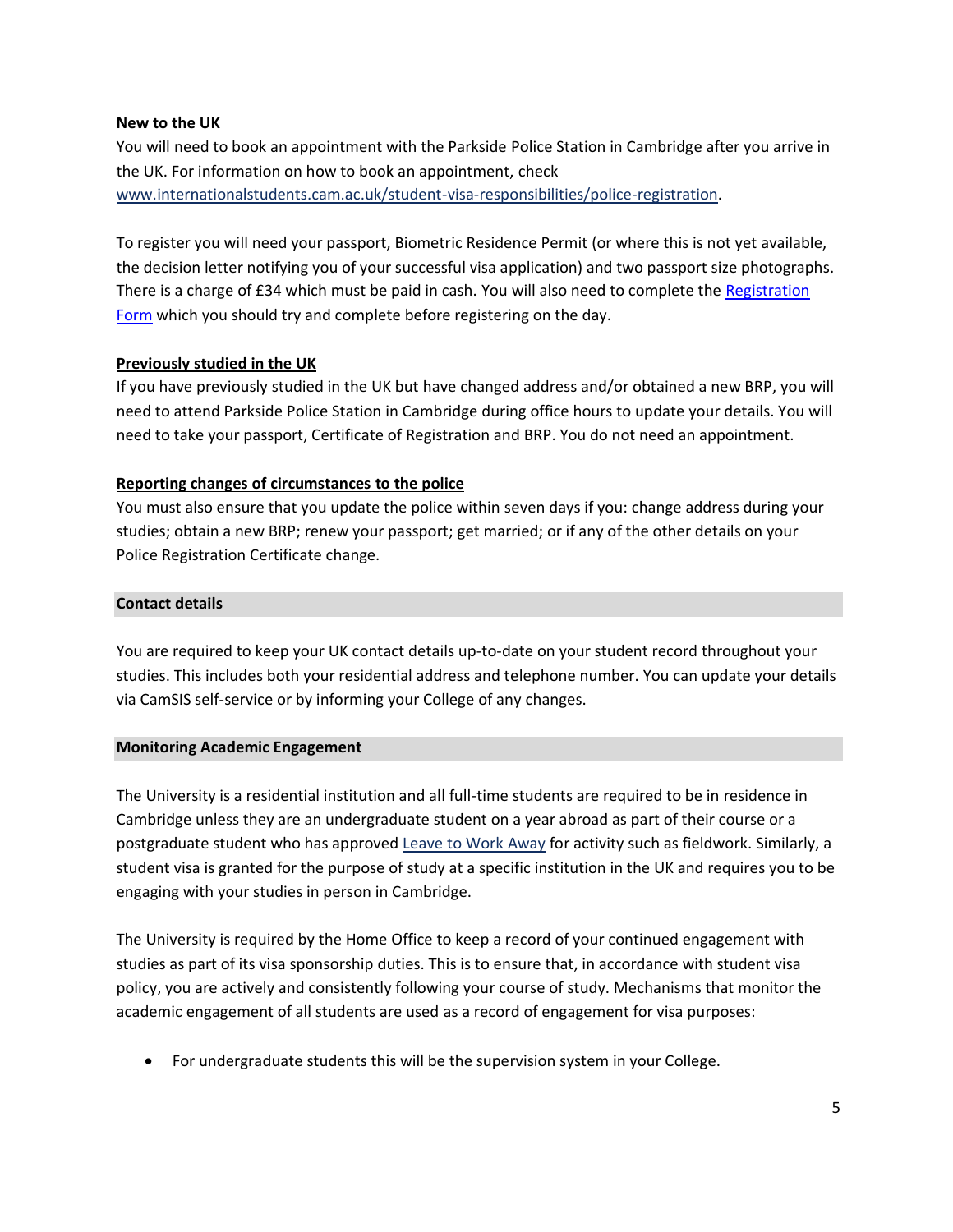- For students on taught Masters and Advanced Diplomas, your Department/Faculty will monitor and record your engagement with studies. The specific points of recorded engagement points will vary for each course.
- For postgraduate research students, the termly reports submitted by your Supervisor as part of the Postgraduate Feedback and Reporting System (PFRS) will be used.
- For visiting students hosted by a Faculty/Department, your Supervisor will monitor your academic engagement and this will be checked and recorded at specific points during the year.

Please note that students will not be disadvantaged where an internal process to monitor engagement does not happen as expected.

Where a student's academic engagement is not satisfactory, this will be investigated by the College and/or Faculty or Department. Depending on the circumstances, support may be provided to assist a student in reengaging with their studies as required or it might be appropriate for a wider University procedure to be followed such as intermission or temporary withdrawal. For those on a student visa, this may have implications for continued visa sponsorship. Information is outlined on the 'change of circumstances' webpages at [www.internationalstudents.cam.ac.uk/changes-circumstances.](file:///C:/Users/sreg4/Documents/www.internationalstudents.cam.ac.uk/changes-circumstances)

## <span id="page-5-0"></span>**Working**

The Home Office **and** the University restrict the number of hours a student can work in the UK and the type of work that can be undertaken. It is very important you understand these working conditions and check with the International Student Office if you are unsure prior to commencing any work, paid or unpaid. If you plan to undertake any work in the UK whilst on your student visa, it is important you read the full information at [www.internationalstudents.cam.ac.uk/student-visa-responsibilities/working](http://www.internationalstudents.cam.ac.uk/student-visa-responsibilities/working-student-visa)[student-visa.](http://www.internationalstudents.cam.ac.uk/student-visa-responsibilities/working-student-visa)

### <span id="page-5-1"></span>**Changes in circumstances**

If your circumstances change during your studies, the Home Office may need to be informed and there could be implications for your student visa.

Some changes must be reported by you. You are required to inform the Home Office of the following changes using the change of circumstances form: [www.gov.uk/change-circumstances-visa-brp](http://www.gov.uk/change-circumstances-visa-brp)

- contact details
- criminal convictions
- passport number
- dependants' details, for example if the relationship breaks down
- if any children stop living permanently with you.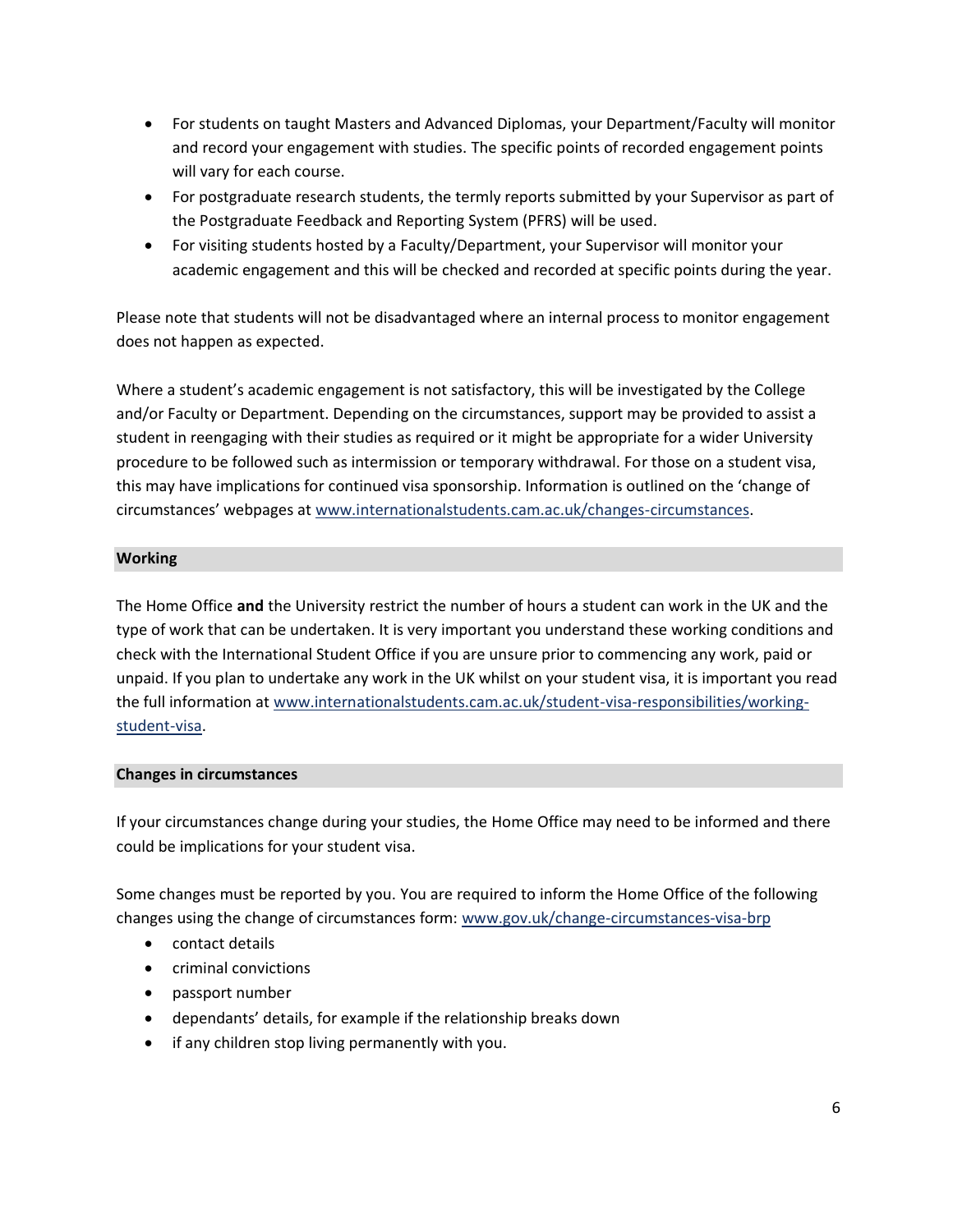You are required to apply for a new BRP if any of the following change:

- name, e.g. if you have got married
- facial appearance

• nationality

date of birth

• gender

Other changes, such as intermission or course changes, may need to be reported by the University as your visa sponsor and could have implications for your student visa and/or continued studies. Detailed information on these changes in circumstance and the implications is outlined on our webpages at [www.internationalstudents.cam.ac.uk/changes-circumstances.](http://www.internationalstudents.cam.ac.uk/changes-circumstances)

If you encounter a change in circumstances during your studies, or think this might be likely, you should check if there are any implications for your student visa by contacting the International Student Office.

## <span id="page-6-0"></span>**Changes to research for ATAS clearance**

Students undertaking a PhD-level research degree, Masters course or four-year undergraduate degree in certain science and technology subjects require an ATAS (Academic Technology Approval Scheme) clearance certificate. You would have been informed if you had to apply for an ATAS certificate for your course prior to applying for your visa; certain nationalities are exempt from the requirement. You are required to apply for a new certificate:

- if there are any changes to the course content or research proposal. Changes are those other than minor changes to the areas of research or the use of any new research technique;
- if your course end date is postponed by more than 3 calendar months;
- if you wish to change to a new course that requires ATAS clearance.

If any of these apply to you, you should contact the International Student Office to request updated guidance to be able to apply to the Foreign, Commonwealth and Development Office for a new ATAS certificate.

### <span id="page-6-1"></span>**Changes to immigration documentation during studies**

If you obtain a new passport, BRP or UK immigration status during your studies, you are required to provide this to your College for checking and so a copy can be uploaded to your record.

If you lose your visa/BRP, or it is stolen, you are required by the Home Office to apply for a replacement at an additional cost if it is valid for 3 months or more, or if it is valid for less than 3 months and you plan to travel overseas and re-enter the UK on your student immigration permission. The International Student Office can be contacted for further guidance in these circumstances.

If you switch to another visa category during your studies or change citizenship and wish to reside in the UK on the basis of the new citizenship, you must notify your College within 7 working days of the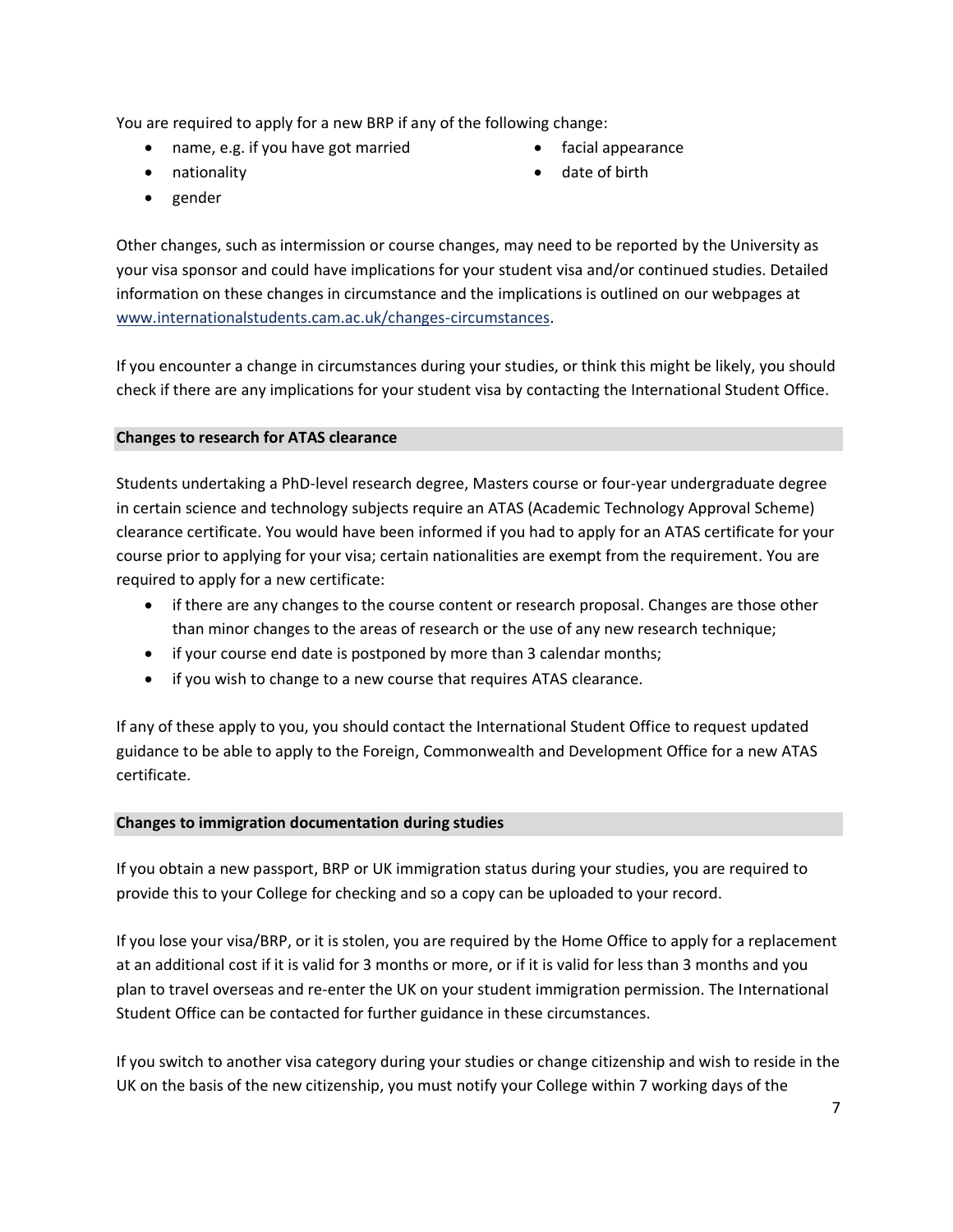change and provide your updated visa documentation, share code or passport/national identity card. The University is required to report this change to the Home Office and cease visa sponsorship.

#### <span id="page-7-0"></span>**Completing your studies**

If you complete your course on or after the expected date as stated on your CAS, then your visa expiry date does not change.

Completion means unconditional approval of your degree.

### **Completing early**

If you complete your course earlier than the date stated on your CAS, the University is required to report this to the Home Office. The Home Office will curtail your immigration permission to the normal entitlement period following a course end date. If you leave the UK after your permission has been curtailed, or you are overseas at the point of curtailment action, you may not be permitted re-entry to the UK on your student visa.

## **Visa expiry and 'overstaying'**

You must leave the UK by the expiry date of your visa unless you have submitted a visa application to extend your permission in the UK. There is no 'grace period' following the expiry date of your visa. You will become an 'overstayer' if you are in the UK the day after your visa expires without having submitted a valid application for further leave or having obtained other valid immigration permission. This is the case even if you are able to enter the UK as a visitor without a visa. You cannot switch from your student immigration permission to visitor status automatically from within the UK. You would need to leave the UK and re-enter as a visitor. Entry to the UK is at the discretion of Border Force officials.

The University will not allow you to continue your studies as an 'overstayer'. You would also need to declare any periods of overstay on future visa applications to the UK and many other countries.

### **Graduate visa**

The Graduate route an unsponsored visa enabling international students to work or look for work after their studies for 2 years, or 3 years for PhD students, after successful completion of their course. Detailed guidance, including the eligibility requirements, are outlined at [www.internationalstudents.cam.ac.uk/graduate-visa.](http://www.internationalstudents.cam.ac.uk/graduate-visa)

### <span id="page-7-1"></span>**Protecting your immigration status: Checklist**

This section provides a summary of what you need to do to adhere to the University's sponsor licence responsibilities, your visa conditions and other considerations.